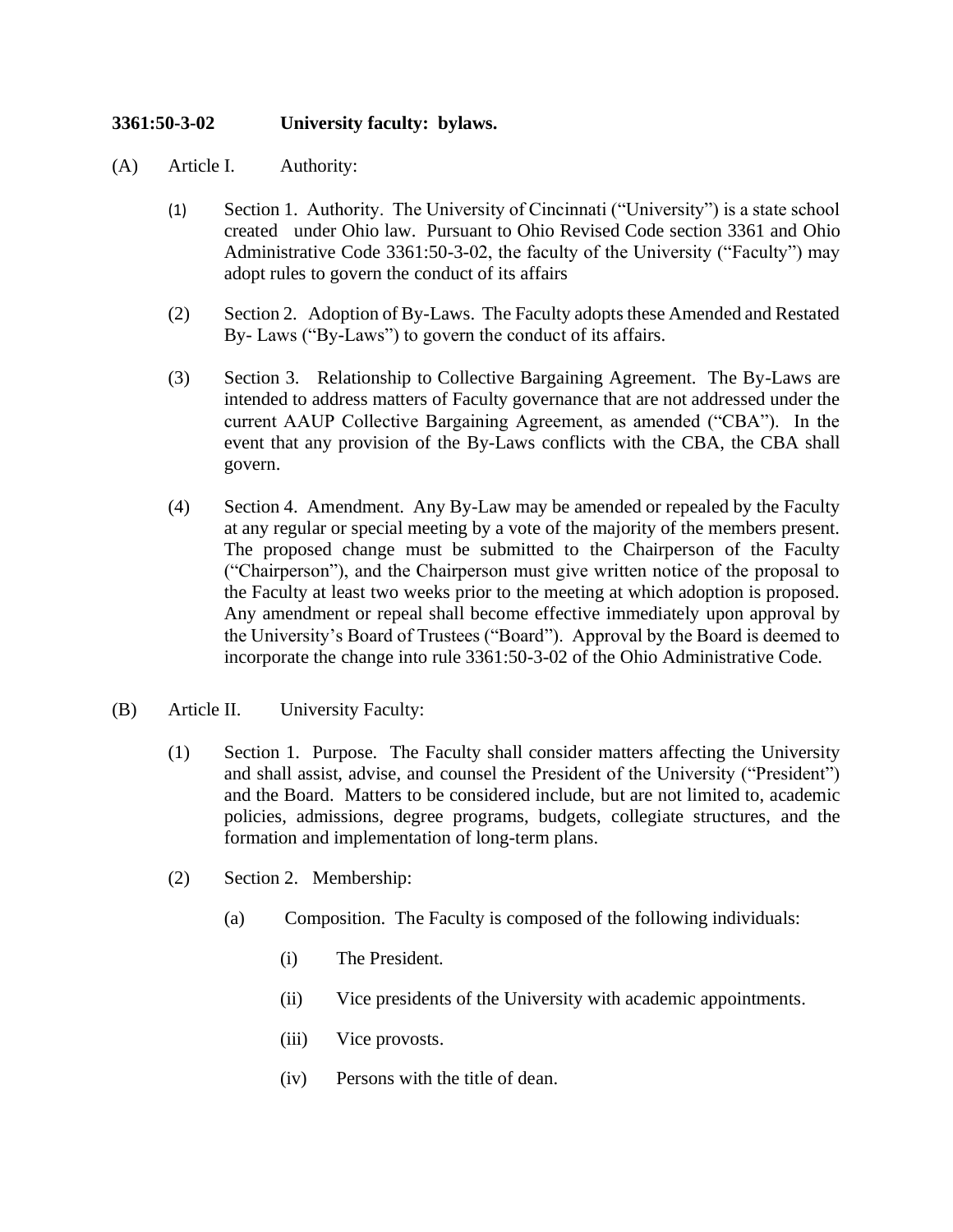- (v) Every full-time member of the faculty of a school, college, or other academic unit holding the rank of professor, associate professor, assistant professor, or instructor.
- (vi) Every full-time professional librarian holding the rank of senior librarian, associate senior librarian, associate librarian, assistant librarian, or beginning librarian.
- (vii) All full-time faculty in the division of professional practice holding a field service title of professor, associate professor, assistant professor, or instructor.
- (viii) All full-time persons holding educator, practice, clinical, field service, or research titles.
- (ix) All persons with adjunct appointments of 65% or more of a fulltime faculty position.
- (b) Additional Members. The Senior Vice President of Academic Affairs and Provost ("Provost"), or the dean of a college, school, or academic unit, may nominate an individual for Faculty membership. Nominees must hold one of the following positions at the time of nomination: (1) visiting appointment; (2) full-time appointment as a research associate in any grade; (3) adjunct appointment at less than 65% of a full-time faculty position; (4) volunteer title (preceding regular academic titles); or (5) lecturer. Nominations for membership must be approved or rejected by the Faculty Senate ("Senate"), taking into account the individual's professional eminence or distinction, length of service at the University, proportion of full-time responsibility, and general extent of involvement in University affairs.
- (c) Administrative Officers. The Provost may nominate administrative officers for Faculty membership, provided that the officer has appropriate academic qualifications and a title below that of dean. Nominations for membership must be approved or rejected by the Senate.
- (3) Section 3. Officers. The Faculty's officers will consist of a Chairperson, Vice Chairperson, Secretary, Chairperson-Elect, and Past Chairperson.
	- (a) Chairperson. The Faculty shall elect a Chairperson of the Faculty ("Chairperson") who shall be the presiding officer of the Faculty. In addition, the Chairperson shall preside over the Faculty Senate and serve as a faculty representative to the Board. The Chairperson shall hold office for a term of two years. The term shall commence on the first day of the first month of the new academic year. The Chairperson may not be re-elected for a consecutive term.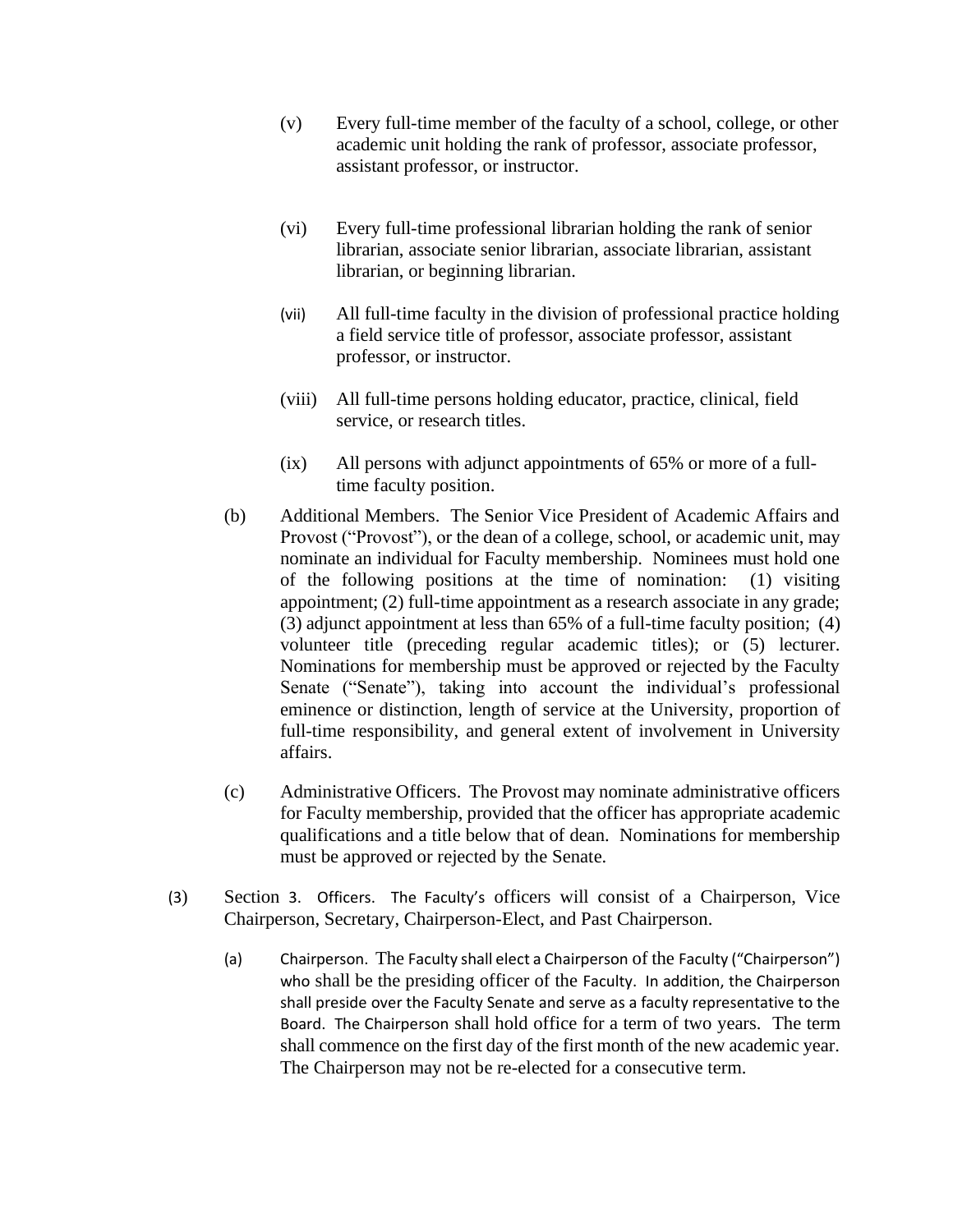- (b) Vice Chairperson. The Chairperson shall appoint a Vice Chairperson of the Faculty ("Vice Chairperson"). The Vice Chairperson must be confirmed by the Senate at the next regularly scheduled meeting following appointment. If the elected Chairperson is unable to serve because of absence, disability, or other reason, the Vice Chairperson will serve as Chairperson. The Vice Chairperson shall hold office for a term of one year. The term shall commence on the first day of the first month of the new academic year.
- (c) Secretary. The Faculty shall elect a Secretary. The Secretary shall keep minutes of the meetings of the Faculty and Senate and prepare such reports and communications as authorized by the Senate. In the absence of the Secretary, the Chairperson shall appoint a Secretary pro-tem to serve during such absence. The Secretary shall hold office for a term of two years. The term shall commence on the first day of the first month of the new academic year. The Secretary may not be re-elected for a consecutive term.
- (d) Chairperson Elect. The person elected Chairperson ("Chairperson-Elect") shall serve as an officer of the Faculty for a term of one year immediately prior to assuming the office of Chairperson. The term shall commence on the first day of the first month of the new academic year.
- (e) Past Chairperson. The immediately preceding Chairperson ("Past Chairperson") shall serve as an officer of the Faculty for a term of one year immediately following the expiration of the individual's term as Chairperson. The term shall commence on the first day of the first month of the new academic year.
- (4) Section 4. Board of Trustees Representatives. The Faculty shall elect two representatives to the Board ("Board Representatives"). The Board Representatives shall hold office for a term of two years and may be re-elected for one subsequent term. The term shall commence on the first day of the first month of the new academic year. During the term, Board Representatives may not serve as a Unit Senator or as an At-Large Senator.
- (5) Section 5. Meetings.
	- (a) Regular Meetings. The regular meetings of the Faculty shall be held during the fall and spring terms prior to exam week. The date of the meeting shall be fixed by the President and the Chairperson. Notices of the meetings shall be given to the members of the Faculty at least two weeks in advance of the meetings.
	- (b) Special Meetings. Special meetings of the Faculty may be held at any time pursuant to call by the President or the Chairperson or by a majority vote of the faculty of any degree-offering unit of the University, the division of professional practice, or collectively all the libraries of the University. Degree-offering units include the colleges, the division of research and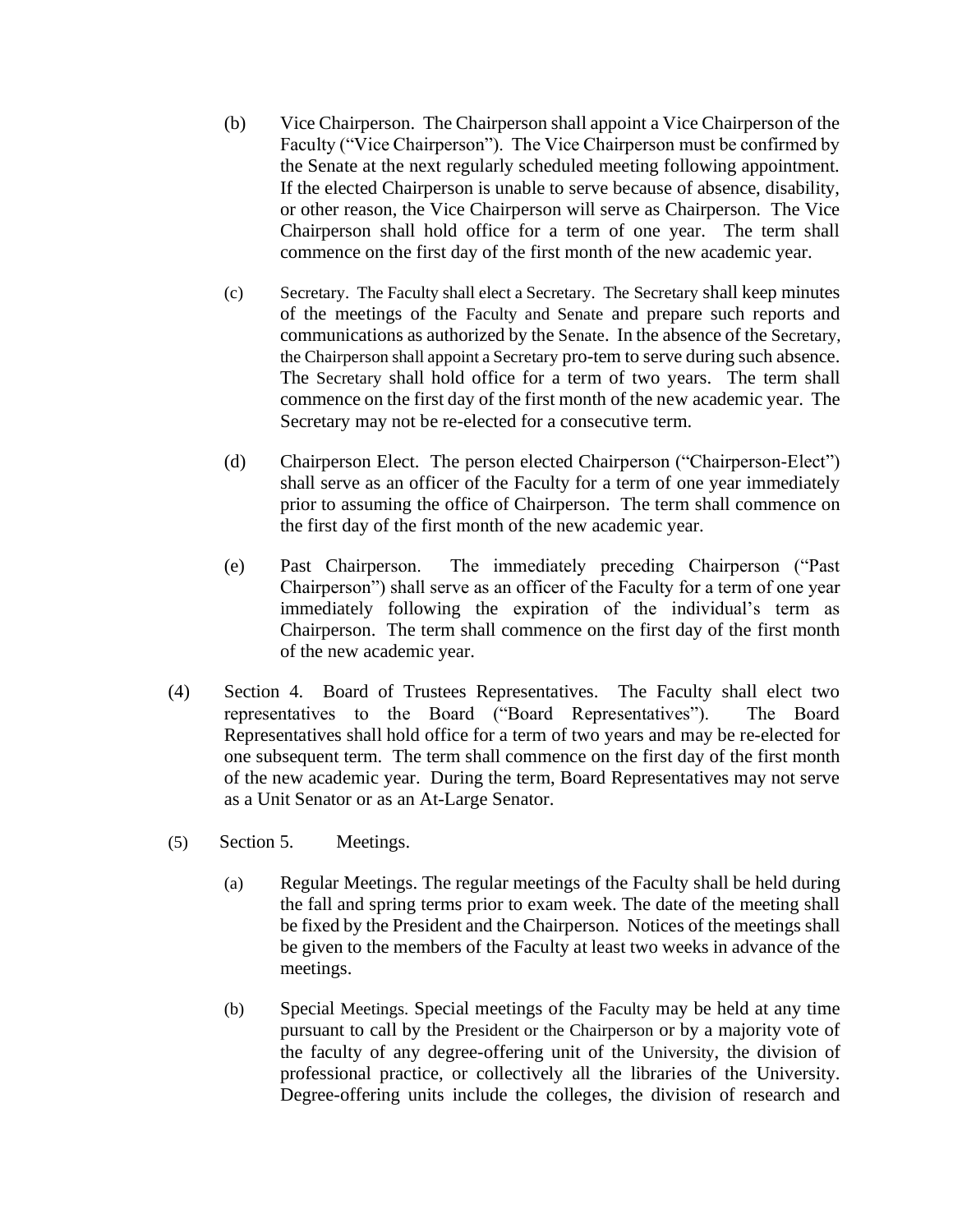advanced studies, and the school of social work. Notice of every special meeting shall be given to the members of the Faculty at least one week in advance of such meeting.

- (c) Quorum. The presence of 100 members of the Faculty at any regular or special meeting shall constitute a quorum.
- (d) Time and Place. The hour and place of regular and special meetings of the Faculty shall be fixed by the President and the Chairperson.
- (e) President's Privilege. The President shall have the privilege of the floor at Faculty meetings.
- (f) Order of Business. The order of business at meetings of the Faculty shall be:
	- (i) Approval of the minutes.
	- (ii) Chairperson's report.
	- (iii) President's report.
	- (iv) Committee reports.
	- (v) Unfinished business.
	- (vi) New business.
	- (vii) Adjournment.
- (g) Voting.All voting shall be by voice vote unless otherwise provided in these By-Laws. Only those members present at the meeting may vote on matters presented to the Faculty for action. An affirmative vote of a majority of those present and voting is sufficient to pass any matter presented for decision unless otherwise provided in these By-Laws. Voting by proxy, mail, electronic communication, phone, or similar means is prohibited.
- (h) Notice.Before the Faculty votes on a motion, the Chairperson shall provide notice of the essential issues and content of the matter to the Faculty at least one week before the meeting. If prior notice has not been provided, an affirmative vote of two-thirds of the members present shall permit a vote on the motion.
- (i) Parliamentary Rules. The proceedings of the Faculty shall be governed by rules contained in the most recent revised edition of Robert's Rules of Order. Every motion shall be reduced to writing upon request of a member. The Chairperson shall appoint a parliamentarian whose duty is to ensure that these By-Laws are adhered to in the conduct of meetings. The parliamentarian shall serve at the pleasure of the Chairperson.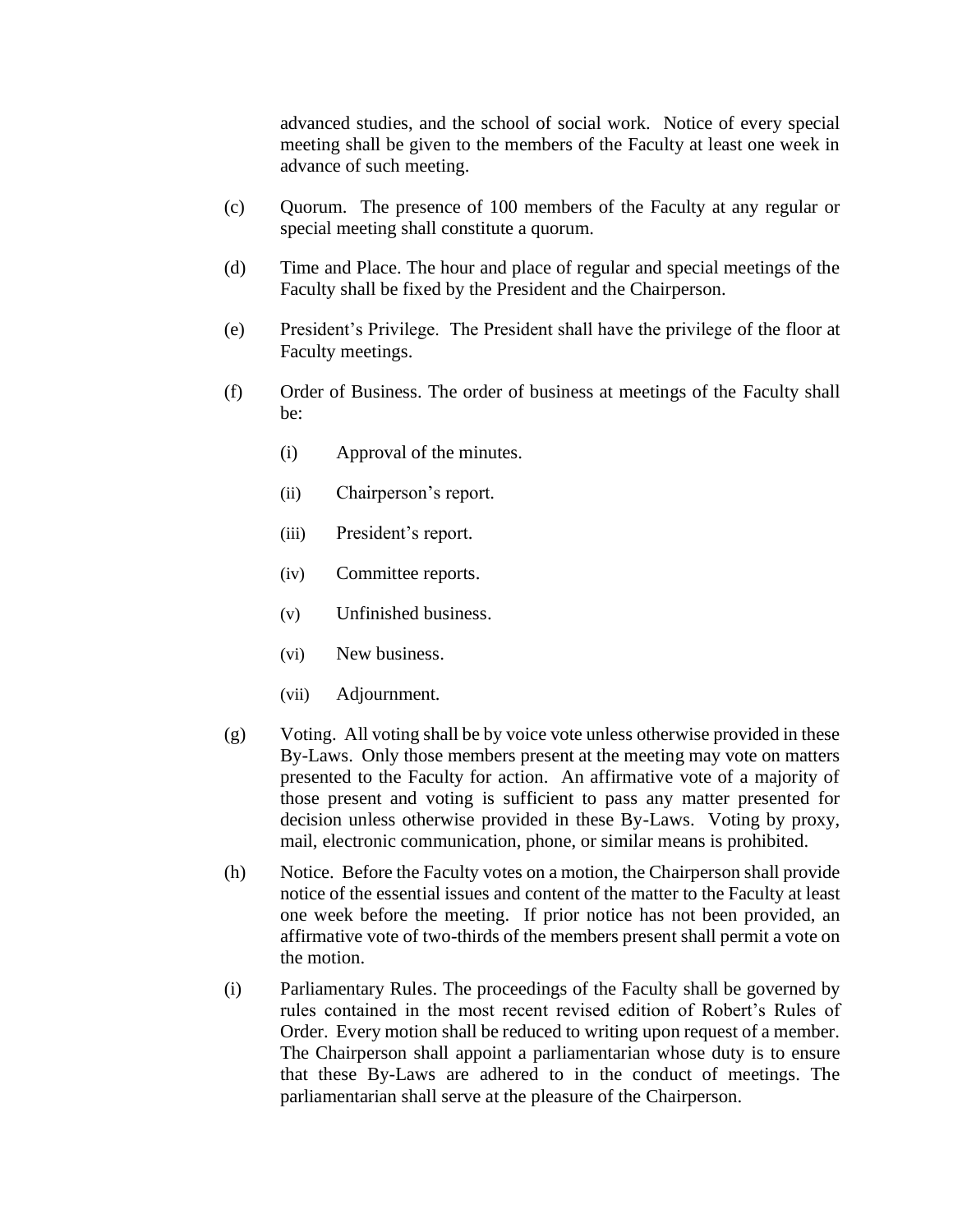- (C) Article III. Faculty Senate:
	- (1) Section 1. Purpose. A Faculty Senate ("Senate") shall exist in order to exercise the powers of the Faculty in the interim between its meetings.
	- (2) Section 2. Powers and Duties. The primary duty of the Senate is to consider and, if necessary, act on matters referred to it by the President, the Faculty, or by any member of the Faculty. In addition to initiating actions on these referred matters, the Senate will consider and act on other pertinent matters relating to the missions and operation of the University. Every action taken on matters affecting the University shall be reported to the Faculty by the Chairperson in a timely manner, but no later than at its next regular meeting.
	- (3) Section 3. Membership. The Senate shall be composed of the following members ("Senators"):
		- (a) Ex Officio Members. Persons holding the following positions are ex officio members of the Faculty Senate:
			- (i) The President.
			- (ii) The Chairperson.
			- (iii) The Secretary.
			- (iv) The Vice Chairperson.
			- (v) The Board Representatives.
			- (vi) The Past Chairperson.
			- (vii) The Chairperson-Elect.
		- (b) At-Large Senators.Eight Senators will be elected from the Faculty at-large ("At-Large Senators").At-Large Senators will serve for a term of two years.The term shall commence on the first day of the first month of the new academic year. At-Large Senators may be re-elected for a subsequent term. After two consecutive terms on the Senate, an At-Large Senator may not serve as an At-Large Senator for a period of two years.
		- (c) Unit Senators. Senators that represent a particular unit of the Faculty ("Unit Senators") are described below. Unit Senators will serve for a term of two years. The term shall commence on the first day of the first month of the new academic year. Unit Senators may be re-elected for a subsequent term. After two consecutive terms on the Senate, a Unit Senator may not serve as a Unit Senator for that unit for a period of two years.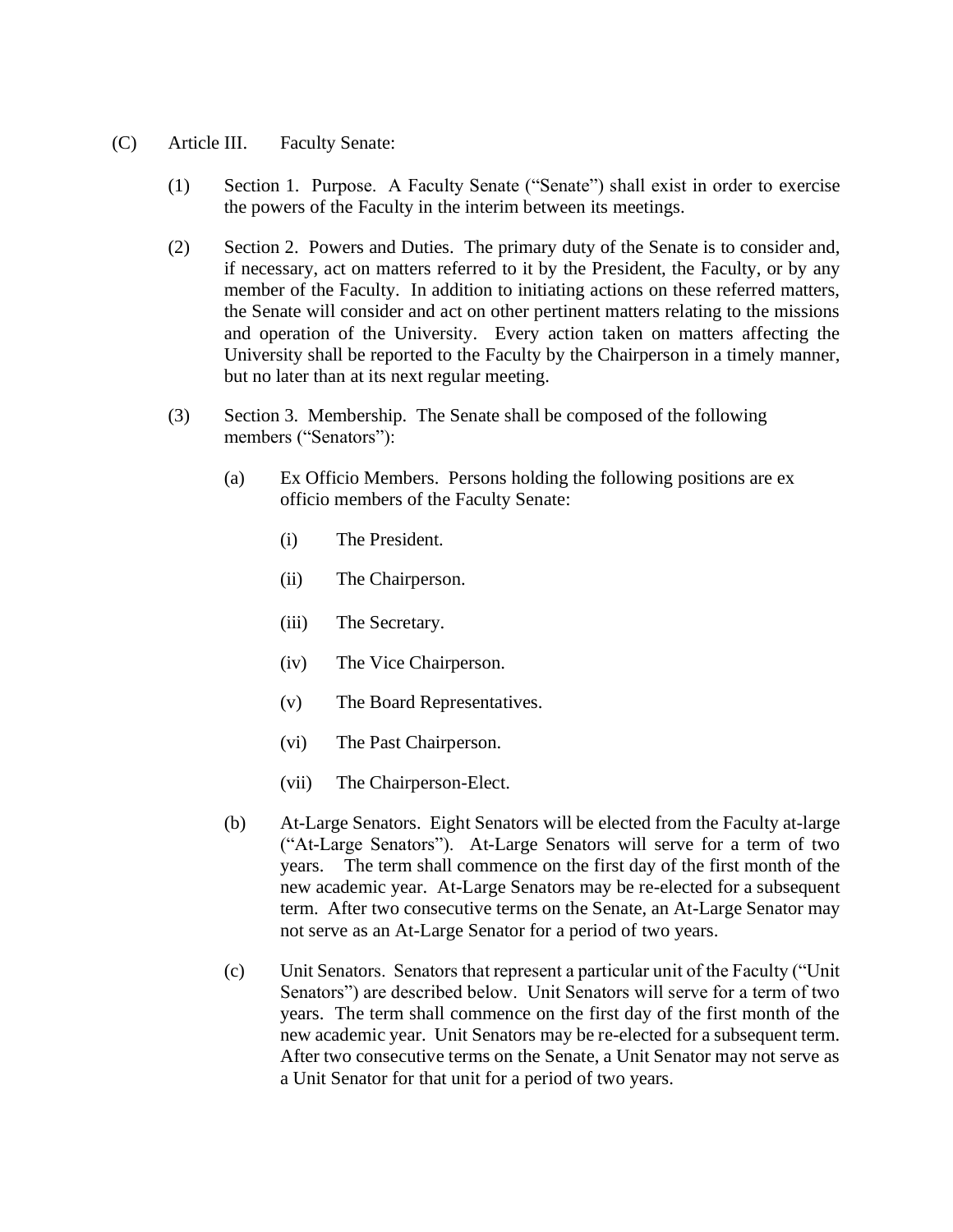- (i) Full Time Faculty. Two Senators will be elected from each of the degree-offering units of the University, the division of professional practice, and collectively all the libraries of the University. If degree-offering units are restructured, the current Senators will retain their unexpired terms.
- (ii) Emeriti. One Senator will be elected by the emeriti faculty.
- (iii) Part-Time Faculty. Two Senators will be elected from that group of part-time faculty who are scheduled to teach a minimum of two semester courses or the equivalent per year (up to 65% of a full-time faculty position) and who have taught as part-time faculty at the University for three years or more.
- (iv) Pluralism. No Faculty member may hold more than one seat on the Senate at the same time. If a Faculty member is elected to a second position on the Senate, one position will be vacated automatically in the following order: (1) Unit Senator; (2) At-Large Senator; (3) Board Representative; and (4) Secretary. In the event that an individual is elected as a Unit Senator from more than one degree-offering unit of the University, the individual shall determine which seat to retain.
- (4) Section 4. Cabinet. A cabinet of the Senate ("Cabinet") shall exist to assist the Chairperson in coordinating the activities of the Senate.
	- (a) Purpose. The Cabinet shall advise the Chairperson on the determination of the issues to be considered by standing committees or on the establishment of ad hoc committees. It shall maintain liaison with the other committees, keeping itself fully informed on the stage of their deliberations, and informing those committees of the intended calendar of the Senate. The Cabinet shall assist the Chairperson in preparing the agenda for each meeting of the Senate. All items of business proposed by Senators shall be referred to the Cabinet. In addition, the Cabinet will be available for consultation with the President.
	- (b) Membership. The Cabinet shall consist of the following:
		- (i) The Chairperson, who will serve as chair of the Cabinet.
		- (ii) The Vice Chairperson.
		- (iii) The Secretary.
		- (iv) The Board Representatives.
		- (v) The Past Chairperson for the year immediately following his/her term of office as Chairperson.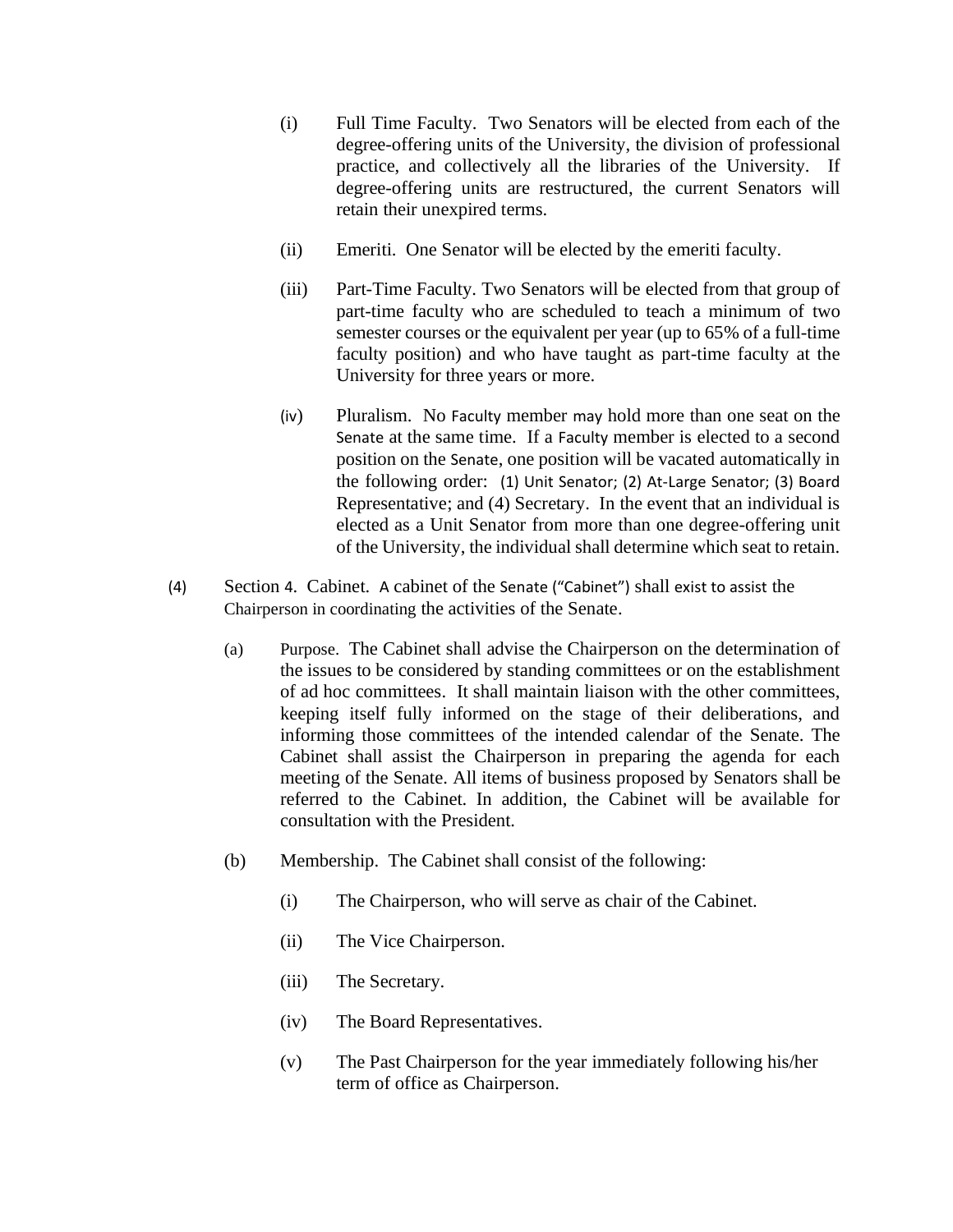- (vi) The Chairperson-Elect for the year immediately preceding his/her term of office as Chairperson.
- (vii) The chairpersons of the standing committees.
- (viii) No more than two additional members of the Senate.
- (5) Section 5. Meetings.
	- (a) Regular Meetings. The Senate shall hold regular monthly meetings throughout the calendar year. Meetings may be cancelled by majority vote.
	- (b) Special Meetings. Special meetings of the Senate may be called at any time by the President, the Chairperson, or by any three Senators upon notice given at least 24 hours before the special meeting.
	- (c) Quorum. The presence of thirteen elected members of the Senate at any regular or special meeting shall constitute a quorum.
	- (d) President's Privilege. The President shall have the privilege of the floor at Senate meetings.
	- (e) Attendance. Senators must attend scheduled meetings regularly. Lack of attendance must be resolved by the Senator and the Cabinet.
	- (f) Agenda. The order of business and the agenda for Senate meetings shall be determined by the Cabinet and distributed to the Senate at least three days prior to the meeting. The agenda may be changed by the Cabinet or by an affirmative vote of two-thirds of the Senators present.
	- (g) Voting.All voting shall be by voice vote unless otherwise provided in these By-Laws. Only those Senators present at the meeting may vote. An affirmative vote of a majority of those present and voting is sufficient to pass any matter presented for decision unless otherwise provided in these By-Laws. Voting by proxy, mail, electronic communication, phone, or similar means is prohibited.
	- (h) Notice.Before the Senate votes on a motion, the Chairperson shall provide notice of the essential issues and content of the matter to the Senate at least three days before the meeting. If prior notice has not been provided, an affirmative vote of two-thirds of those present shall permit a vote on the motion.
	- (i) Parliamentary Rules. The proceedings of the Senate shall be governed by rules contained in the most recent revised edition of Robert's Rules of Order. Every motion shall be reduced to writing upon request of a Senator. The Chairperson shall appoint a parliamentarian whose duty is to ensure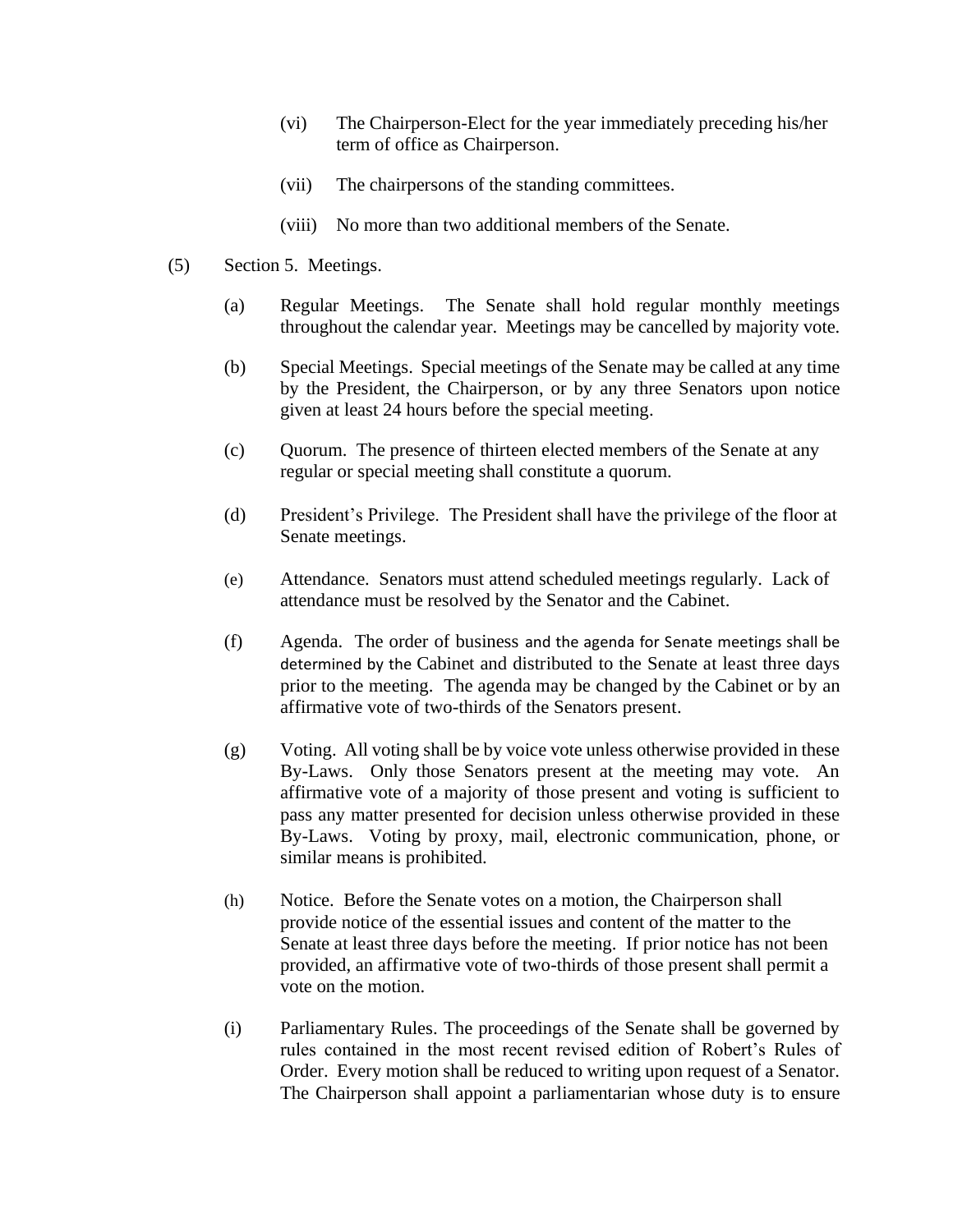that these By-Laws are adhered to in the conduct of meetings. The parliamentarian shall serve at the pleasure of the Chairperson.

- (4) Section 6. Committees. There shall be a number of committees within the Senate in order to more efficiently conduct Senate business during the interim between Senate meetings.
	- (i) General Rules. Committee Chairs. Following the election of Faculty members to the standing committees, the Chairperson shall appoint a Senator to chair each standing committee, subject to Senate confirmation. In the case of the Information Technology chair, the appointed person must be a member of the committee prior to appointment as chair. Committee chairs will serve as chair of the respective committee for the current academic year.
	- (ii) Ex Officio Membership. The Chairperson Elect shall be an ex officio member of all standing committees.
	- (iii) Liaison. One or more members of each standing committee may, from time to time, serve as Senate representative and liaison to all University committees responsible for matters similar to the Committee's charge. For example, members of the Academic Affairs Committee may serve as liaison and Senate representative to a University committee responsible for educational policy.
	- (iv) Vacancies. In the event that there is a vacancy in any standing or ad hoc committee, whether an elected or appointed position, a successor shall be appointed for the unexpired term by the Chairperson in consultation with the Cabinet. However, vacancies on the grievance committee faculty panel established under Section 8.3 of the CBA ("Grievance Committee") shall be filled according to the rules for that committee.
	- (b) Standing Committees. Each of the standing committees below has been established by the Senate and constitutes a standing committee of the Senate.
		- (i) Committee on Committees.
			- (a) Membership. In addition to the chair appointed by the Chairperson, the Chairperson shall appoint the Senator from each academic unit who is serving in the second year of the Senator's term to the Committee on Committees. The appointments will be made at the first meeting of the Senate in each academic year.
			- (b) Duties. The Committee on Committees shall provide the Senate with nominees for open positions on standing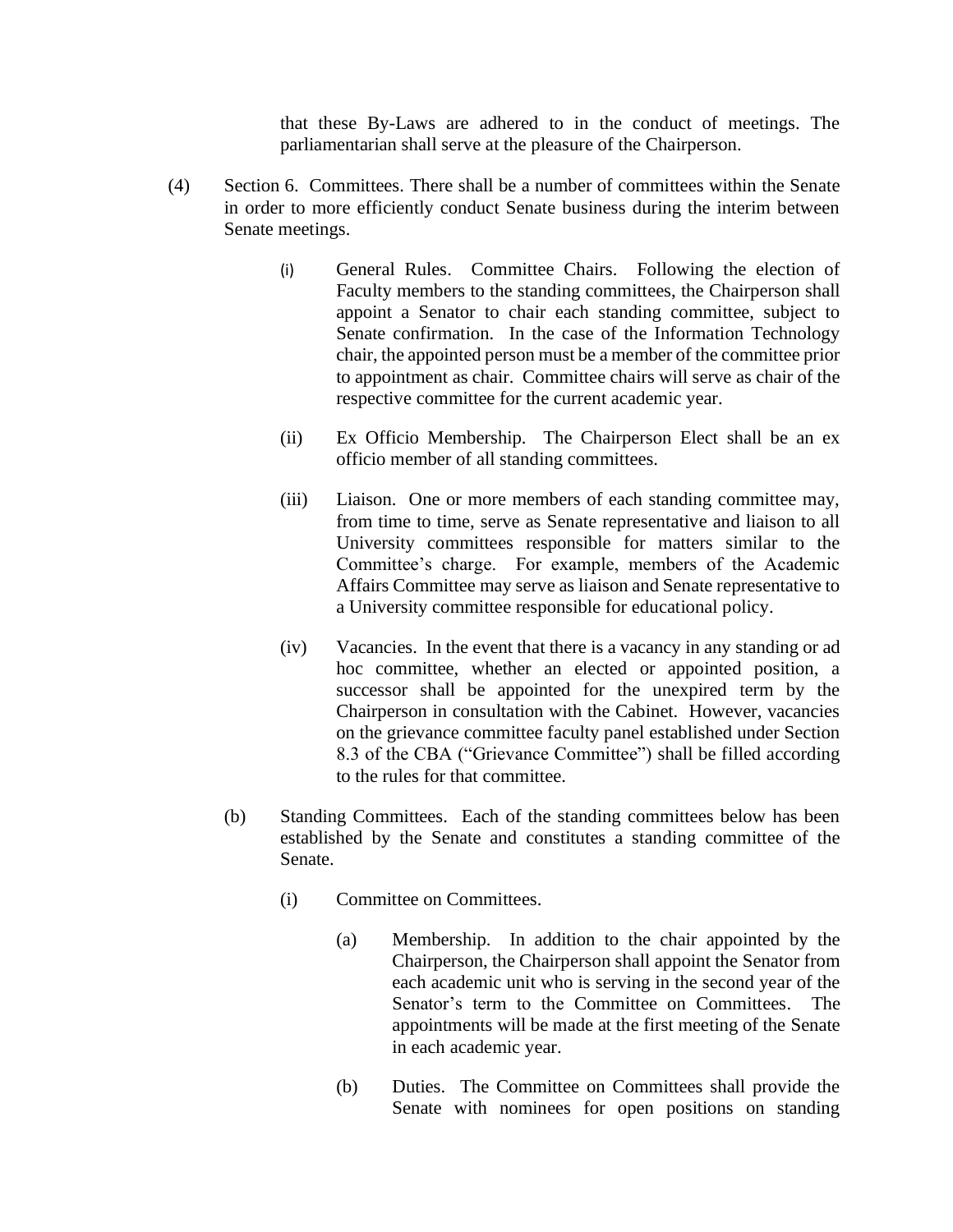committees. In addition, the Committee on Committees shall provide the Senate lists of nominees for designation as the faculty representative for all University committees when Faculty interests are involved, or, if so directed by the Senate, to make those designations directly. Each member of the committee shall maintain a list of Faculty from the member's academic unit and endeavor to learn about their interests and abilities with regards to service on University and Senate committees.

- (c) Nominations. When feasible, the Committee on Committees will nominate two individuals for every open position on a standing committee or University committee. To the extent feasible, nominees should reflect the diverse interests and viewpoints of the Faculty. With respect to the Research and Scholarship Committee, every effort should be made to ensure that the members of the committee represent the full range of faculty research and scholarship.
- (d) Executive Sub-Committee. The Committee on Committees may create an executive sub-committee of five persons from among its membership. If so directed by the chair of the committee, the executive sub-committee may act in place of the full Committee on Committees.
- (ii) Academic Affairs Committee.
	- (a) Membership. In addition to the chair appointed by the Chairperson, the Academic Affairs Committee shall consist of six members elected by the Senate and serving two year staggered terms.
	- (b) Duties. The Academic Affairs Committee shall investigate and make recommendations for Senate action concerning any existing or proposed educational or academic policy or practice at the University that is referred to the committee by the Faculty, the Senate, or the Chairperson.
- (iii) Budget and Priorities Committee.
	- (a) Membership. In addition to the chair appointed by the Chairperson, the Budget and Priorities Committee shall consist of six members elected by the Senate and serving two year staggered terms.
	- (b) Duties. The Budget and Priorities Committee shall examine financial matters of the University and recommend to the Senate ordering of priorities for new funds and for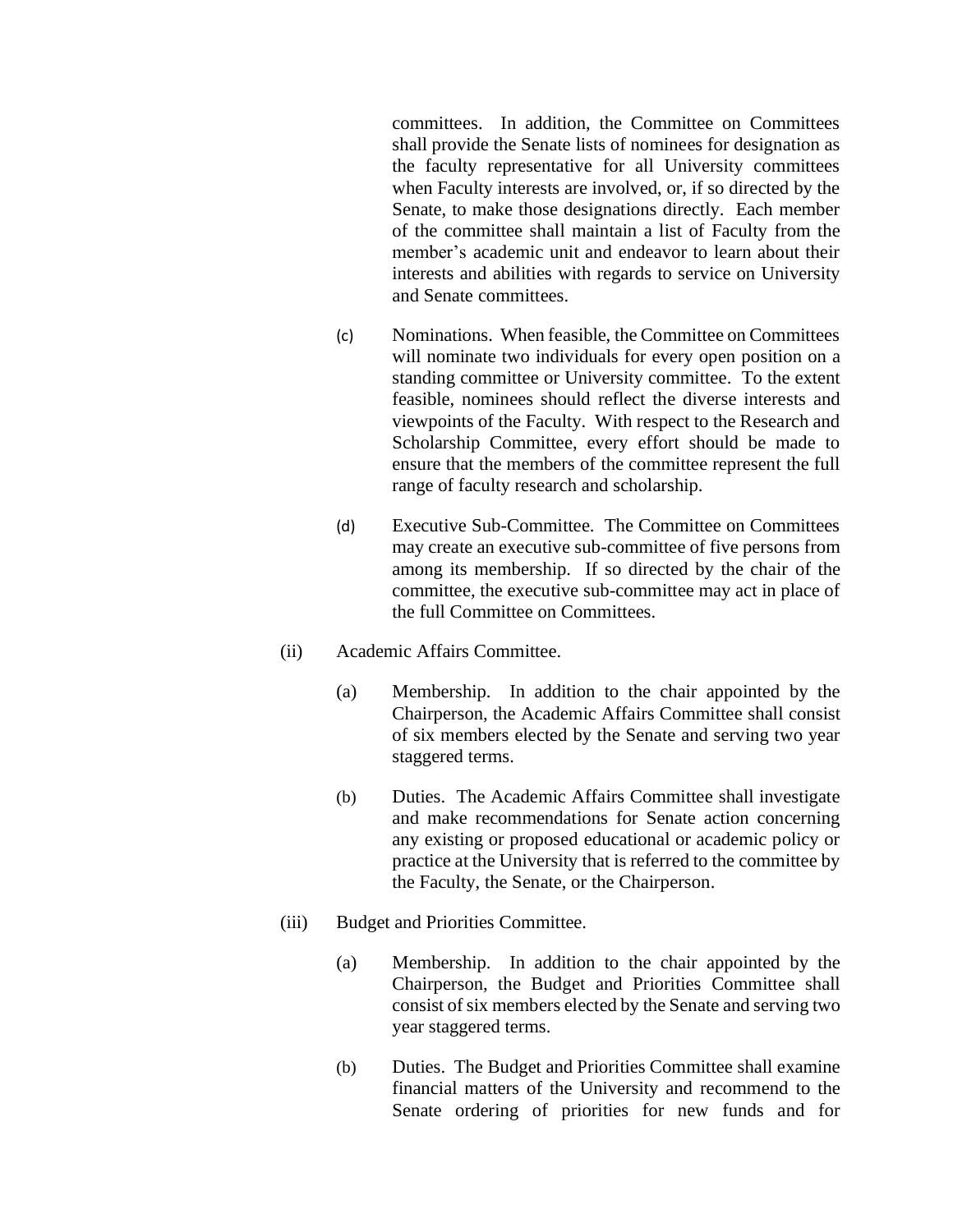reallocation of present resources, including specific dollar amounts. As feasible, the committee shall also suggest possible sources for new funding.

- (iv) Planning Committee.
	- (a) Membership. In addition to the chair appointed by the Chairperson, the Planning Committee shall consist of six members elected by the Senate and serving two year staggered terms.
	- (b) Duties. The Planning Committee shall consider all aspects of planning, both curricular and physical, and make recommendations concerning the development of shortrange, intermediate-range, and long-range plans. addition, the committee shall examine, review, and make recommendations about proposals initiated by the University administration or other parties.
- (v) Human Relations Committee.
	- (a) Membership. In addition to the chair appointed by the Chairperson, the Human Relations Committee shall consist of six members elected by the Senate and serving two year staggered terms.
	- (b) Duties. The Human Relations Committee shall monitor existing policies and practices and recommend new policies and practices to ensure a supportive environment that promotes increased diversity and inclusion at the University. The committee shall also administer award selection processes and Faculty recognition. The committee shall interpret its role broadly, addressing itself to specific issues and, in addition, serving as a source for a just University community.
- (vi) Information Technology Committee.
	- (a) Membership. In addition to the chair appointed by the Chairperson, the Information Technology Committee shall consist of: (1) four at-large members elected by the Senate; (2) one representative from each degree-offering unit of the University, the division of professional practice, and collectively all libraries of the University ("Unit Representatives"); (3) the Vice President for Information Technology (ex officio); and (4) the "UCIT" Director of Educational Services (ex officio).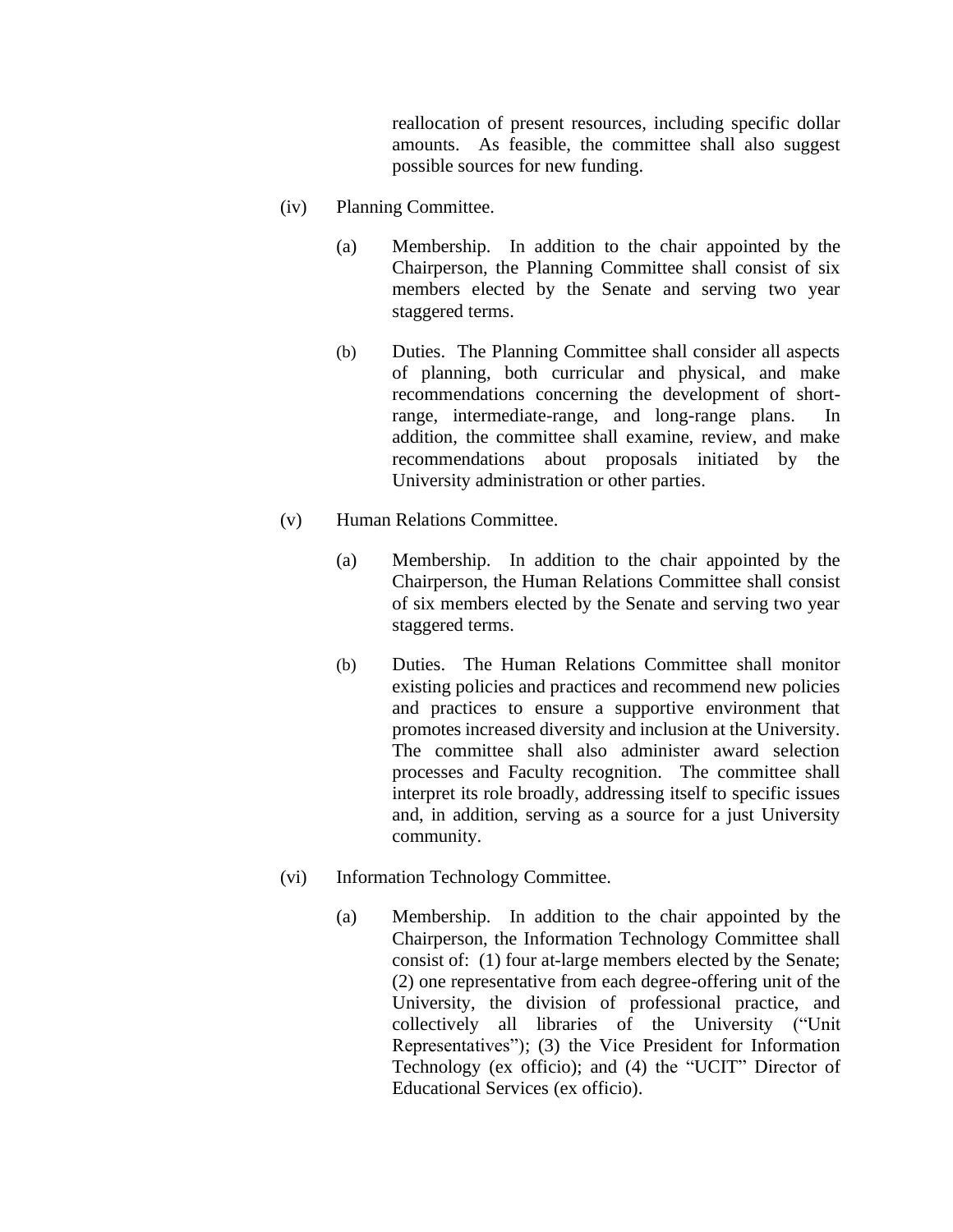- (i) At-Large Members. The at-large members elected by the Senate shall serve two year staggered terms.
- (ii) Unit Representatives. The Unit Representatives shall be the chair of the faculty technology committee in the unit or a member of any such committee properly designated to serve in place of the chair. If no faculty technology committee exists, the unit shall appoint a Faculty member involved with technology.
- (b) Duties. The Information Technology Committee shall formulate and express faculty views on information technology issues, including distance learning and online courses, recommend electronic voting procedural standards and tools that ensure security, anonymity, and faculty control, offer consultation and training, and, if asked, assess the legitimacy of software employed for soliciting faculty votes. Matters requiring Faculty action shall be sent as recommendations to the Senate.
- (viii) Research and Scholarship Committee.
	- (a) Membership. In addition to the chair appointed by the Chairperson, the Research and Technology Committee shall consist of six members elected by the Senate and serving two year staggered terms.
	- (b) Duties. The Research and Technology Committee shall identify relevant research and scholarship issues, recommend solutions to identified issues, recommend changes for the development and implementation of programs designed to support and reward research activity, examine, review, and make recommendations to the Senate about proposals that affect faculty research and scholarship initiated by the administration or other parties.
- (ix) Governance Committee.
	- (a) Membership. In addition to the chair appointed by the Chairperson, the Governance Committee shall consist of six members elected by the Senate and serving two year staggered terms.
	- (b) Duties. The Governance Committee shall review these By-Laws and propose amendments, clarify and strengthen the involvement and training of Faculty on University committees, monitor governance policies and practices to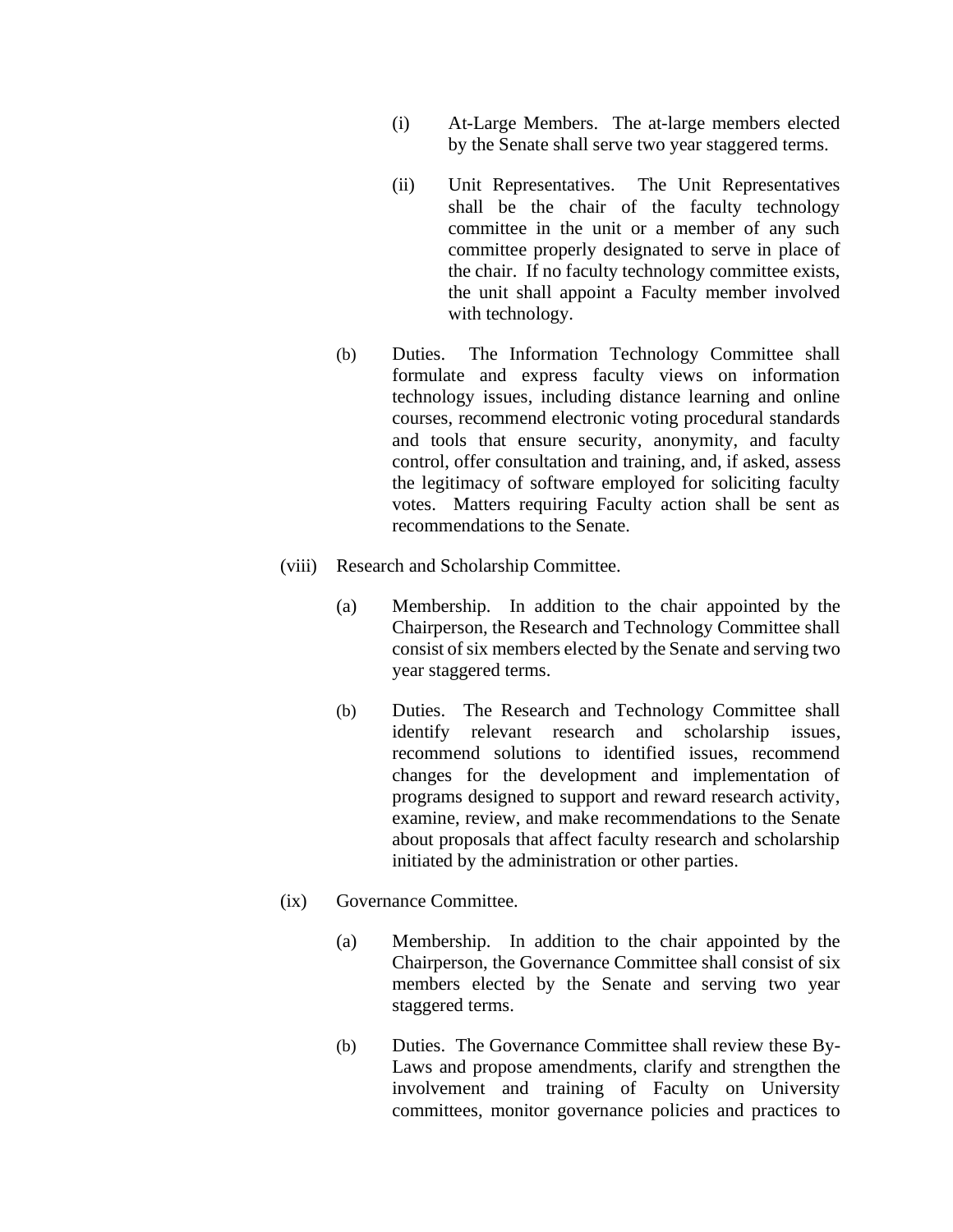ensure effective Faculty involvement in University decision making, and assist Faculty with governance issues occurring within their college or academic unit.

- (c) Additional Standing Committees. Other standing committees may be established from time to time as the Faculty or Senate may direct. Membership, procedures for selection, and other matters shall be consistent with the existing standing committees.
- (d) Ad Hoc Committees. Ad hoc committees shall be appointed for such purposes in such manner as the Faculty, Senate, or University rules may direct. When time is of the essence, the Chairperson, in consultation with the Committee on Committees, may establish ad hoc committees and appoint members of such committees. Any action taken with respect to ad hoc committees must be reported at the next regular meeting of the Senate.
- (D) Article IV. Elections:
	- (1) Section 1. Timing of Elections. Elections for Faculty Officers, Board Representatives, the Senate, and the Grievance Committee will be held each year as soon as possible following the regular spring meeting of the Faculty.
		- (a) Annual Elections. Each year, the following positions will be elected:
			- (i) One Board Representative.
			- (ii) Four At-Large Senators.
			- (iii) Fourteen Grievance Committee Representatives.
			- (iv) One Unit Senator for each represented unit described in Article 3, Section 3(c)(i).
			- (v) One Unit Senator from the part-time faculty described in Article 3, Section  $3(c)(ii)$ .
		- (b) Bi-Annual Elections. In odd years, the following positions will be elected:
			- (i) Chairperson-Elect.
			- (ii) Secretary.
			- (iii) One Unit Senator for the Emeriti faculty described in Article 3, Section  $3(c)(ii)$ .
	- (2) Section 2. Recall. Any officer of the Faculty, Board Representative, or Senator shall be subject to a recall if two-thirds of the Senate affirms a vote of "no confidence" in the individual's performance. In the event of such a vote, there will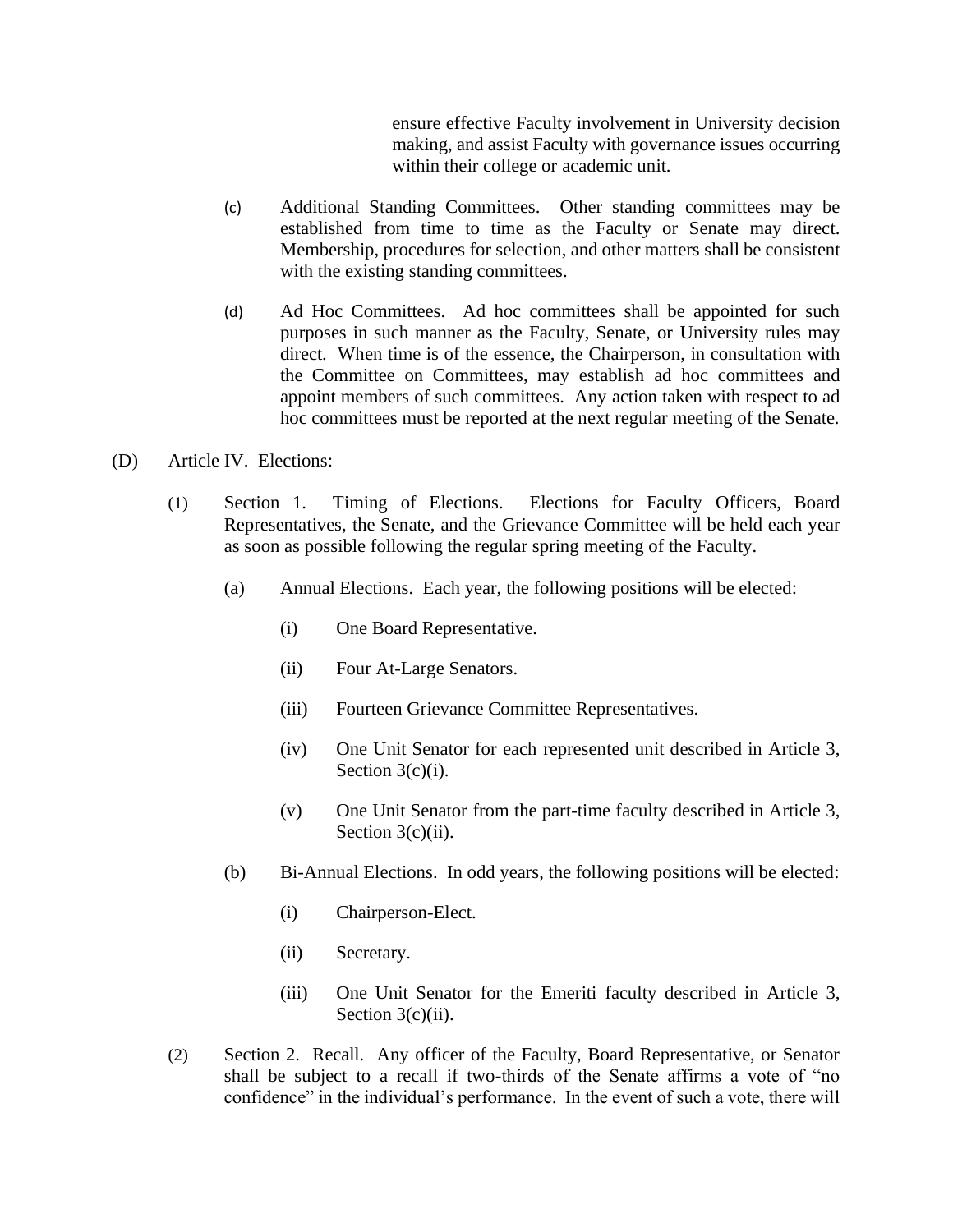be a recall vote by the Faculty from the constituency represented. A majority vote will be sufficient for recall.

- (3) Section 3. Vacancies.
	- (a) Chairperson. In the event that there is a vacancy in the office of Chairperson when there is a sitting Chairperson-Elect, the Chairperson-Elect shall assume the office of Chairperson and serve until the conclusion of the term for which he or she was elected. In the event that there is a vacancy in the office of Chairperson when there is not a sitting Chairperson-Elect, the Vice Chairperson shall assume temporary duties of the Chairperson until a successor is elected. A successor for the unexpired term shall be elected by ballot from those persons nominated from the floor at the first regular or special meeting of the Faculty after the vacancy occurs.
	- (b) Secretary. In the event that there is a vacancy in the office of Secretary, a successor for the unexpired term shall be elected by ballot from those persons nominated from the floor at the first regular or special meeting of the Faculty after the vacancy occurs. The Chairperson, in consultation with the Cabinet, shall appoint a Secretary pro-tem to serve until a successor is elected.
	- (c) Board Representatives. In the event that there is a vacancy among the Board Representatives, a successor for the unexpired term shall be elected by ballot from those persons nominated from the floor at the first regular or special meeting of the Faculty after the vacancy occurs. The Chairperson, in consultation with the Cabinet, shall appoint a Board Representative protem to serve until a successor is elected.
	- (d) Senators. In the event that there is a vacancy among the At-Large Senators, a successor for the unexpired term shall be elected by ballot from those persons nominated from the floor at the first regular or special meeting of the Faculty after the vacancy occurs. In the event that there is a vacancy among Unit Senators, a successor shall be elected by that unit for the unexpired term.
- (4) Section 4. Election of Unit Senators. In the spring term each year (or each odd year in the case of Emeriti faculty), the faculty of each represented unit and the part-time faculty shall elect a member to serve as Unit Senator. The second-year Unit Senator from each represented unit and from the part-time faculty shall forward the name of the newly elected Unit Senator to the Chairperson no later than one week before the last regular Senate meeting of the spring term. Similarly, the outgoing Unit Senator for the Emeriti faculty will forward the name of the newly elected Unit Senator to the Chairperson not later than one week before the last regular Senate meeting of the spring term in which the current Unit Senator's term expires. The election of Unit Senators may be by paper ballot or electronic means (but not by both within the same unit for the same election).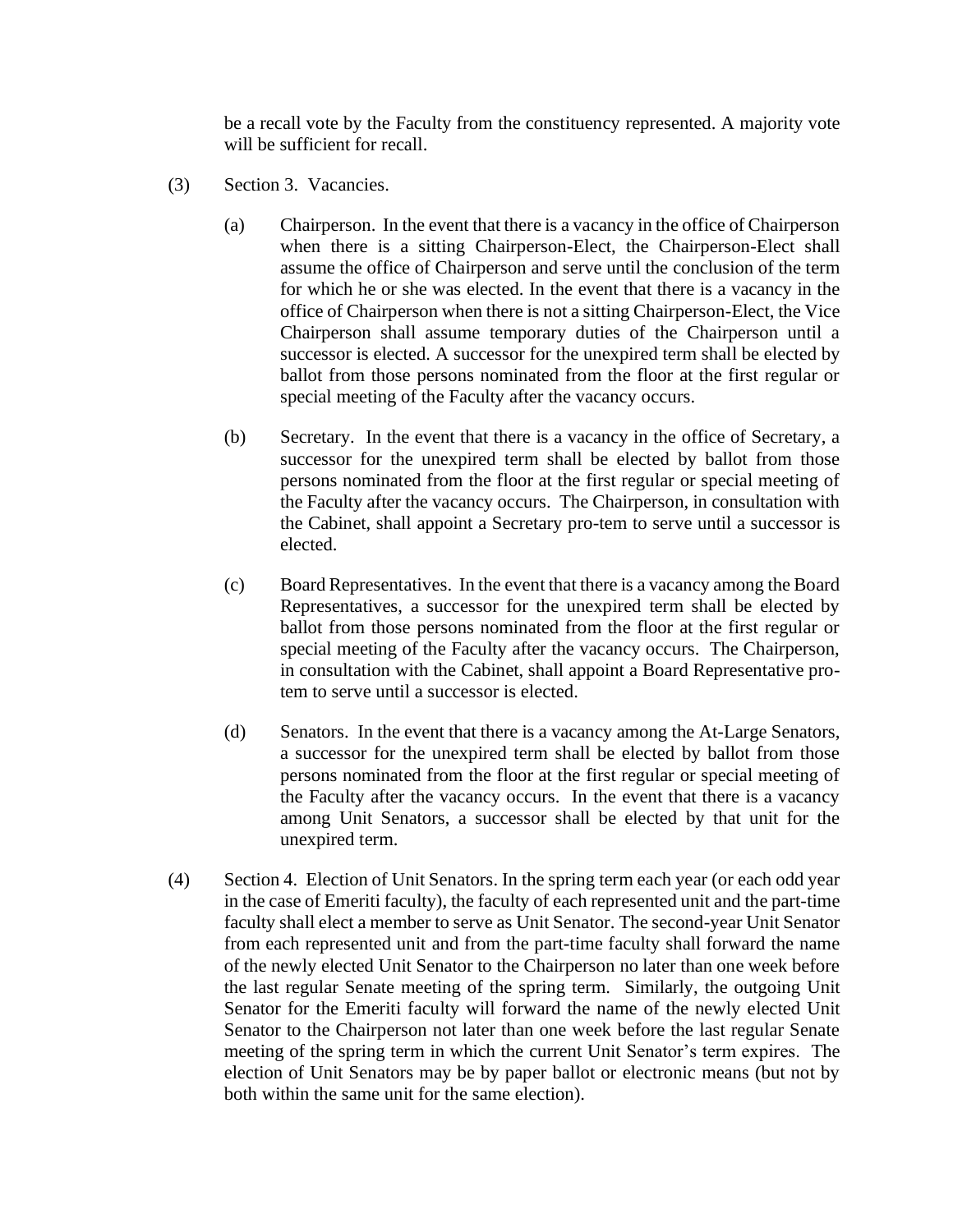- (5) Section 5. Election to Senate Committees. In the spring term of each year, the Committee on Committees shall solicit nominations for individuals to fill open positions on the standing committees. At the final spring term meeting of the Senate, the Senators shall vote for members of the standing committees. Newly elected committee members will begin their terms the first day of the first month of the fall term.
- (6) Section 6. Election to University Committees.
	- (a) Standing Committees. Whenever a standing University committee includes Faculty representatives elected by the Senate, the Committee on Committees shall solicit nominations for individuals to fill open positions on the standing University committee. At the final spring term meeting of the Senate, the Senators shall vote for members of the standing University committees. Newly elected committee members will begin their terms the first day of the first month of the fall term.
	- (b) Ad Hoc or New Committees. Whenever a new or ad hoc University committee includes Faculty representatives elected by the Senate, the Committee on Committees shall solicit nominations for individuals to fill open positions on the new or ad hoc University committee. The Senate shall vote for members of the new or ad hoc University committee at the next Senate meeting or, if approved by the Cabinet, by electronic ballot prior to the next Senate meeting.
	- (c) Vacancies. In the event there is a vacancy in any standing, new, or ad hoc University committee, the Chairperson shall appoint a successor for the unexpired term in consultation with the Cabinet.
	- (d) Nominations. After the call for nominations, Faculty shall have three working days to submit nominations and statements of interest. Following this three-day period, members of the Senate will have three additional days to submit additional nominations.
	- (e) Voting. As determined by the chair of the Committee on Committees, in collaboration with the Cabinet, election to University committees may be conducted by paper ballot or electronic ballot (but not both for any single election). If a paper ballot, voting will be conducted at a Senate meeting. If an electronic ballot, voting will be conducted using any procedure that gives all Senators a reasonable opportunity to vote. Electronic voting must be completed within three working days of distribution of the final ballot.
	- (f) Supervision. All University committee elections will be under the general supervision of the Committee on Committees.
- (7) Section 7. Election of Officers, Board Representatives, At-Large Senators, and Grievance Committee Members. The election of Officers, Board Representatives,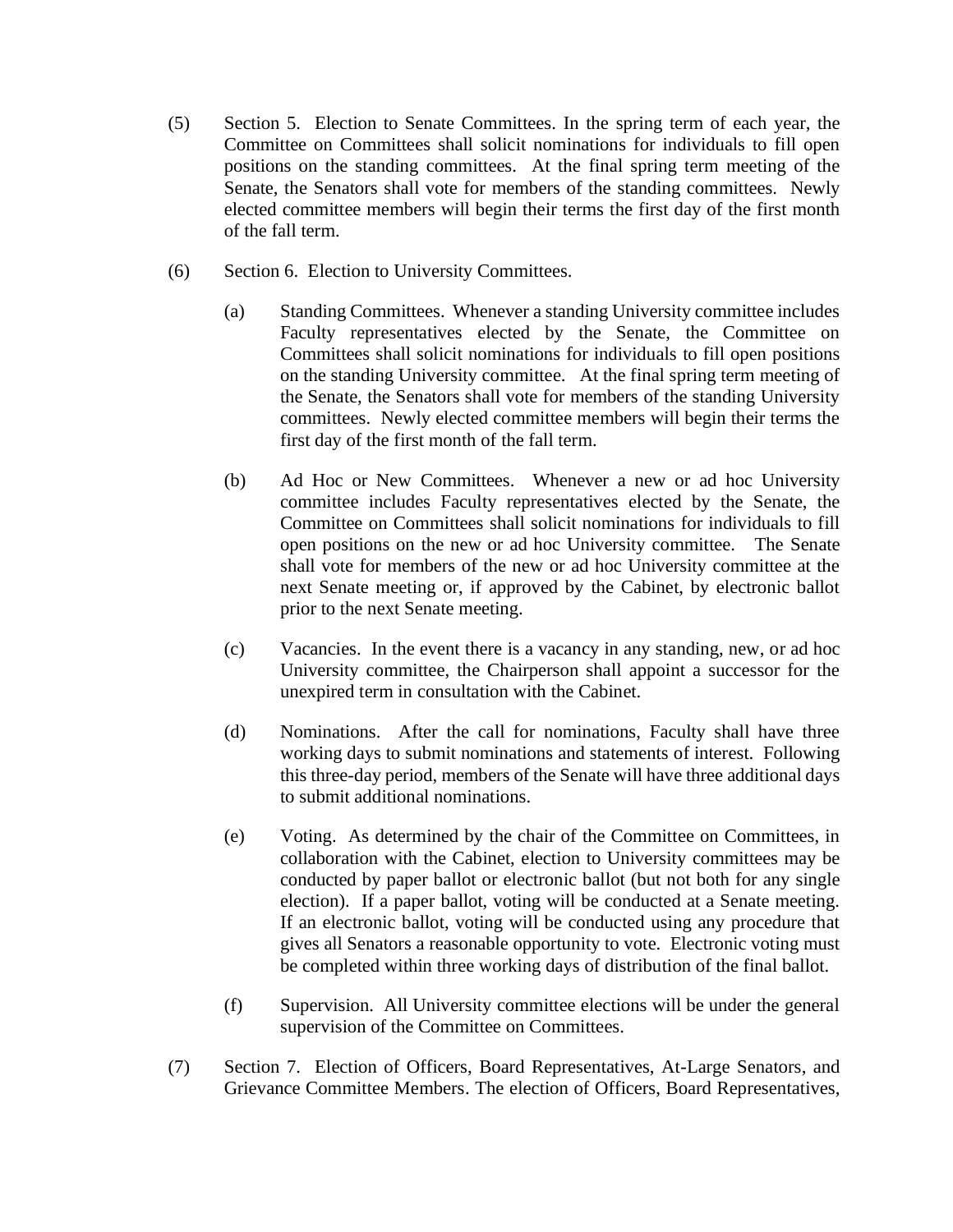At-Large Senators, and Grievance Committee members shall comply with this Section.

- (a) Prohibition on Multiple Candidacies. No individual may, at the same time, be a candidate for two or more of the following positions: Chairperson, Secretary, At-Large Senator, or Board Representative.
- (b) Nominating Committee. The Senate shall form a Nominating Committee each year to administer elections in accordance with these By-Laws.
- (c) Duties of Chairperson. At the first meeting of the Senate in each calendar year, the Chairperson must:
	- (i) Appoint a chair of the Nominating Committee, who must be a member of the Senate and confirmed by the Senate.
	- (ii) Appoint to the Nominating Committee each Unit Senator who is in the first year of the Senator's term.
	- (iii) Appoint four individuals from the Nominating Committee to serve, with the chair of the committee, as a nominating coordinating committee.
	- (iv) Present the election calendar ("Calendar"), including deadlines for: (1) the convening of the Nominating Committee, (2) announcement of recommended nominees to the Senate, (3) announcement of the confirmed slate, (4) dates for additional nominees, and (5) the election.
- (d) Duties of Nominating Committee. In accordance with the Calendar presented by the Chairperson and these By-Laws, the Nominating Committee must administer the nomination process for the election. The nominating process must comply with the following:
	- (i) The Nominating Committee must meet, at the call of the chair, to begin the nomination process. This meeting must be no later than the deadline contained in the Calendar.
	- (ii) The Nominating Committee must announce the list of recommendations for nominees. When feasible, the list will include at least two nominees for each position. The Chairperson shall announce this list of candidates to the Faculty.
	- (iii) Following the announcement of the list, additional nominations may be made by a petition signed by at least 25 Faculty members and presented to the chair of the Nominating Committee by the deadline specified in the Calendar.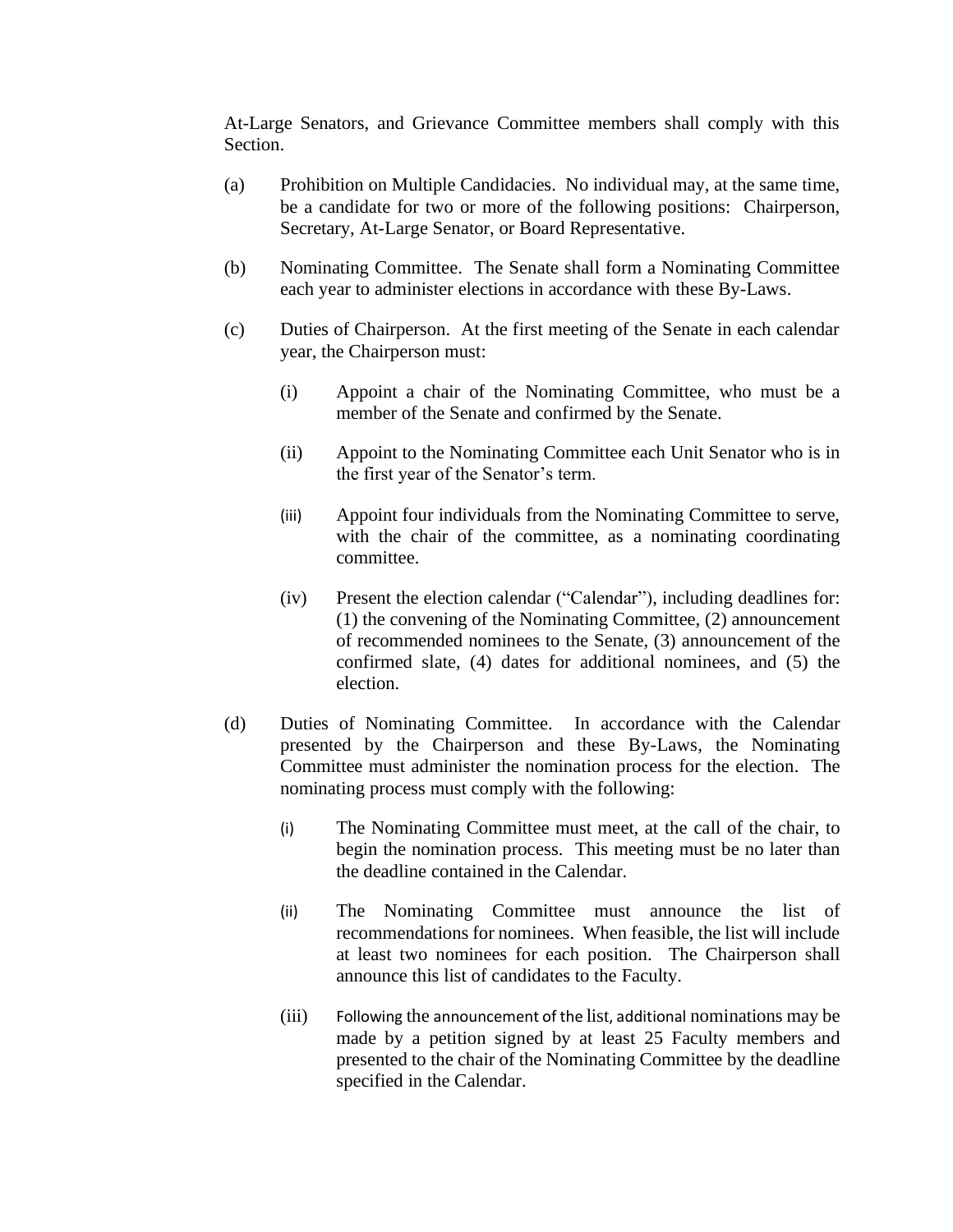- (iv) Following the expiration of the petition period, the Nominating Committee will supply the Chairperson with a confirmed slate listing all nominees for transmittal to the Faculty.
- (v) Additional nominations for each position may be made from the floor at the regular spring meeting of the Faculty.
- (vi) Each nominee, or an advocate appointed by the nominee, shall be entitled to submit a half-page, single spaced, typed statement of the nominee's position. Copies of these statements will be available for review by the Faculty in accordance with the Calendar.
- (vii) The official ballot shall include the names of all nominees listed in random order. The ballot and each nominee's position statement shall be posted on the internet.
- (e) Elections. In accordance with the Calendar presented by the Chairperson and these By-Laws, the Nominating Committee must administer and supervise the election. The election must comply with the following:
	- (i) The election of the positions governed by this Article IV, Section 7 will be determined by plurality vote.
	- (ii) Each member of the Faculty will be emailed a notice of the elections, the uniform resource locator where the official ballot is located, and the time when voting will end. Electronic voting shall be completed by the later of: (1) the date designated by the Nominating Committee, or (2) 4:00 p.m. on the 14th day following the day of the Faculty regular spring meeting.
	- (iii) If any position remains unfilled after the first ballot, the balloting shall be repeated for that office as many times as necessary to obtain a plurality vote for a single candidate. In the second and each subsequent round of balloting (if necessary), the nominee receiving the lowest number of votes will be stricken from all subsequent ballots. Run-off elections will be held until a candidate is declared elected.
	- (iv) The chair of the Nominating Committee will receive and confirm the results of the election and report them to the Chairperson. The Chairperson will convey the election results to the President and the Faculty. No disclosure of the vote in any unit shall occur prior to the completion of voting in all units.
- (E) Article V. College Faculty: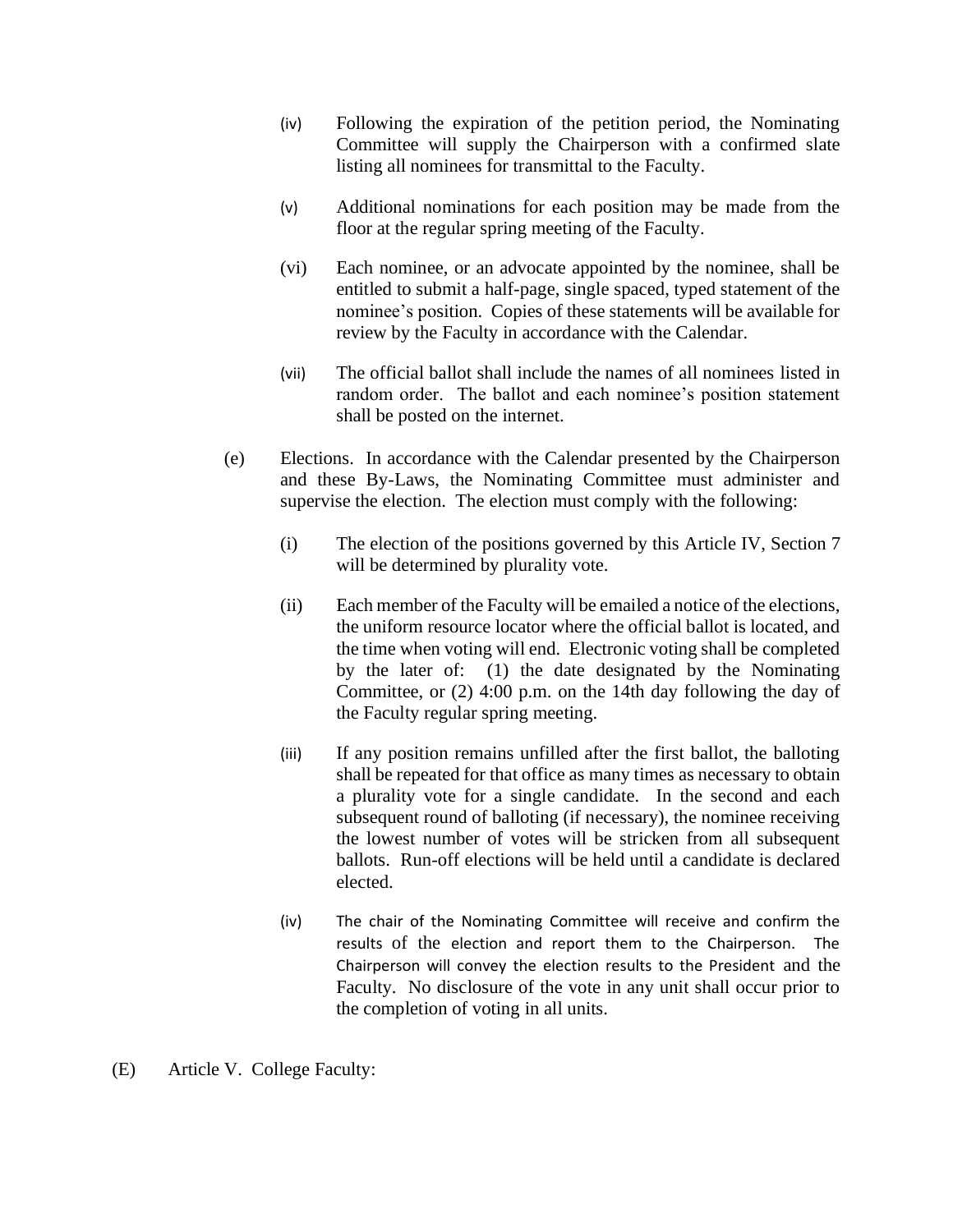- (1) Section 1. Authority. Each college faculty shall have the right to organize itself in order to advise, aid, and counsel the dean of the college on matters affecting the college and the University, and shall be given sufficient time to do so. Each college faculty may elect a faculty committee to exercise the powers of the college faculty in the interim between its meetings.
- (2) Section 2. Graduate Faculty. The all-university graduate faculty has the right to organize itself and the responsibility for determining educational policies and regulating requirements for the admission of students, their candidacy, and the awarding to them of degrees. A graduate council includes members chosen as representatives of the major graduate program groupings.
- (3) Section 3. Regulations. Subject to the approval of the Board, each faculty shall make its own regulations governing the admission and exclusion of students, the courses of instruction to be offered, grading policy, recommendations for degrees, honors, and prizes, and such other matters as may be within its jurisdiction. A copy of such regulations shall be maintained and made available for review in the office of the dean or other head of the college or division and the Provost.
- (4) Section 4. Advice and Counsel. The faculty shall have a voice through faculty representatives elected for that purpose in the formulation of long-range plans and in decisions relating to their implementation. Similarly, faculty representatives elected for that purpose shall have a voice where decisions relating to the use and creation of existing or prospective physical resources are being made. If a question arises as to whether a matter is a unit, college, or University concern, the question shall be resolved by the President after seeking the advice of the Senate.
- (5) Section 5. By-Laws. By-laws of the colleges and faculties must be approved by the Provost before they become effective. However, bylaws of the colleges in the medical center shall be reviewed by the Vice President for Health Affairs before being submitted to the Provost for approval.
- (6) Section 6. Membership. Each college faculty shall consist of the President, the Provost, the dean, professors, associate professors, assistant professors, instructors, and others of academic or administrative rank as may be elected thereto by the respective faculty with the approval of the dean.
- (7) Section 7. Parliamentary Rules. Decisions taken by the college faculty shall be governed by the general usage of deliberative bodies. Every motion shall be reduced to writing upon request of a member. All voting shall be in accord with procedures set forth in college bylaws. An affirmative vote of a majority of those voting is sufficient to pass any matter presented for decision unless otherwise provided in the college bylaws.
- (8) Section 8. Faculty Decanal Review Committee. Early in the fall term of the penultimate year of each dean's appointment, if the dean does wish to serve another term, the dean shall be reviewed by a committee of faculty of that college charged to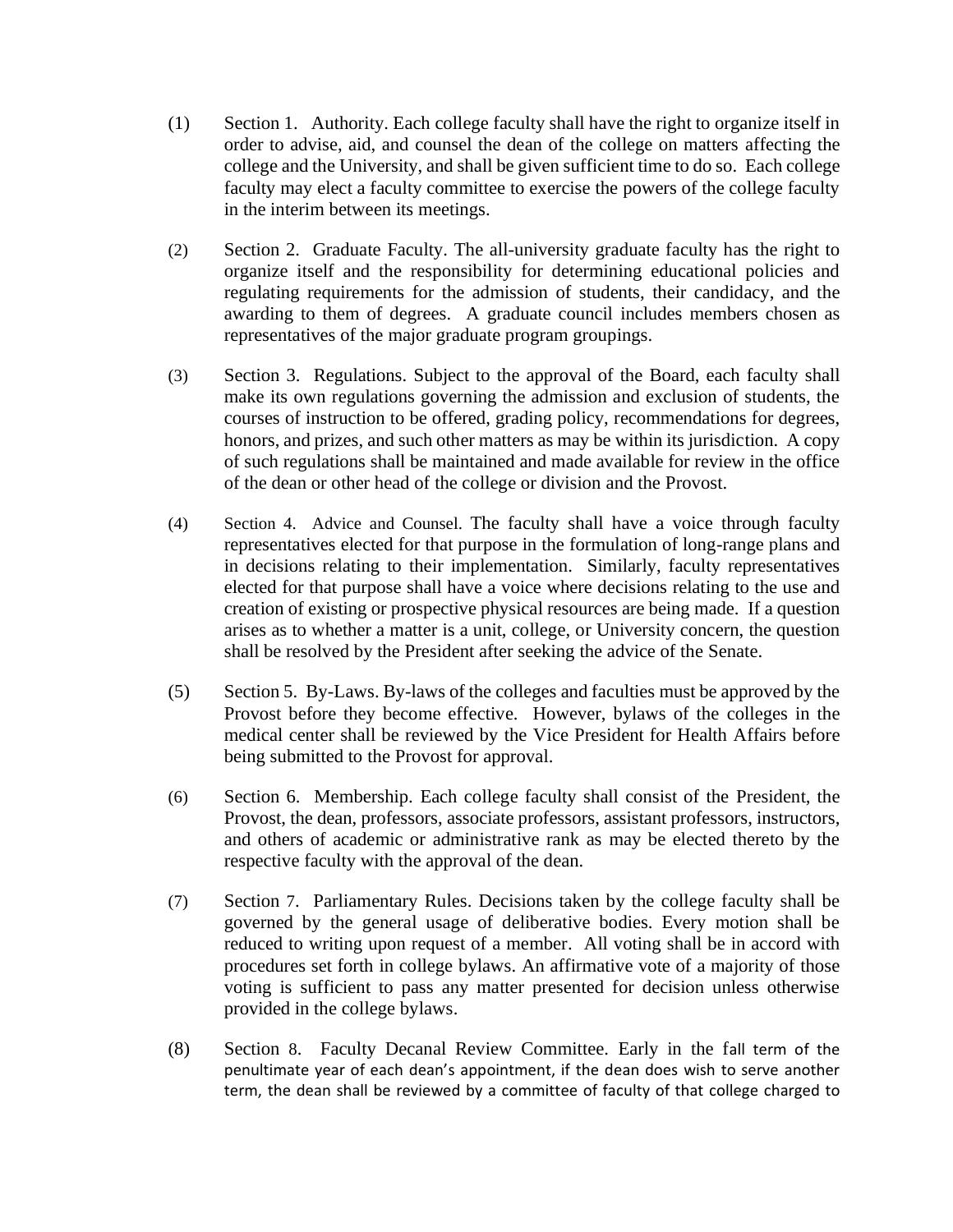report to the Provost on the quality of leadership provided by their dean in accomplishing the goals and objectives for the college. The Provost will provide the committee with copies of the annual reports that the dean has prepared for the faculty during the dean's tenure. The faculty assessment committee must function in a confidential manner during its deliberations to the extent permitted by law. When the faculty assessment committee has gathered its data and completed its internal deliberations, it shall meet with the Provost to present its findings, to respond to questions by the Provost, and to ask questions of the Provost. Following this dialogue the committee will submit a summary report to the Provost, including a recommendation for reappointment or non-reappointment of the dean. Should the Provost's decision be to recommend reappointment of the dean, the Provost and the dean will review and update, as appropriate, the goals and objectives for that particular college. The dean will then issue a report to the faculty, as done after each of the annual assessments, including in that report the length of the reappointment.

Effective: August 24, 2015

Certification:

Micoco S. Polount

Nicole'S. Blount Executive Assistant to the Board of Trustees

Date: June 23, 2015

Promulgated under: R.C. Section 111.15. Statutory authority: R.C. Section 3361. Rule amplifies: R.C. Section 3361. Prior effective dates: March 16, 1978 January 1, 1979 June 21, 1980 July 15, 1984 February 16, 1987 December 5, 1987 December 20, 1996 July 13, 2000 April 16, 2002 July 11, 2003 October 15, 2007 April 7, 2008 June 1, 2009 August 17, 2009 February 15, 2010 June 7, 2010